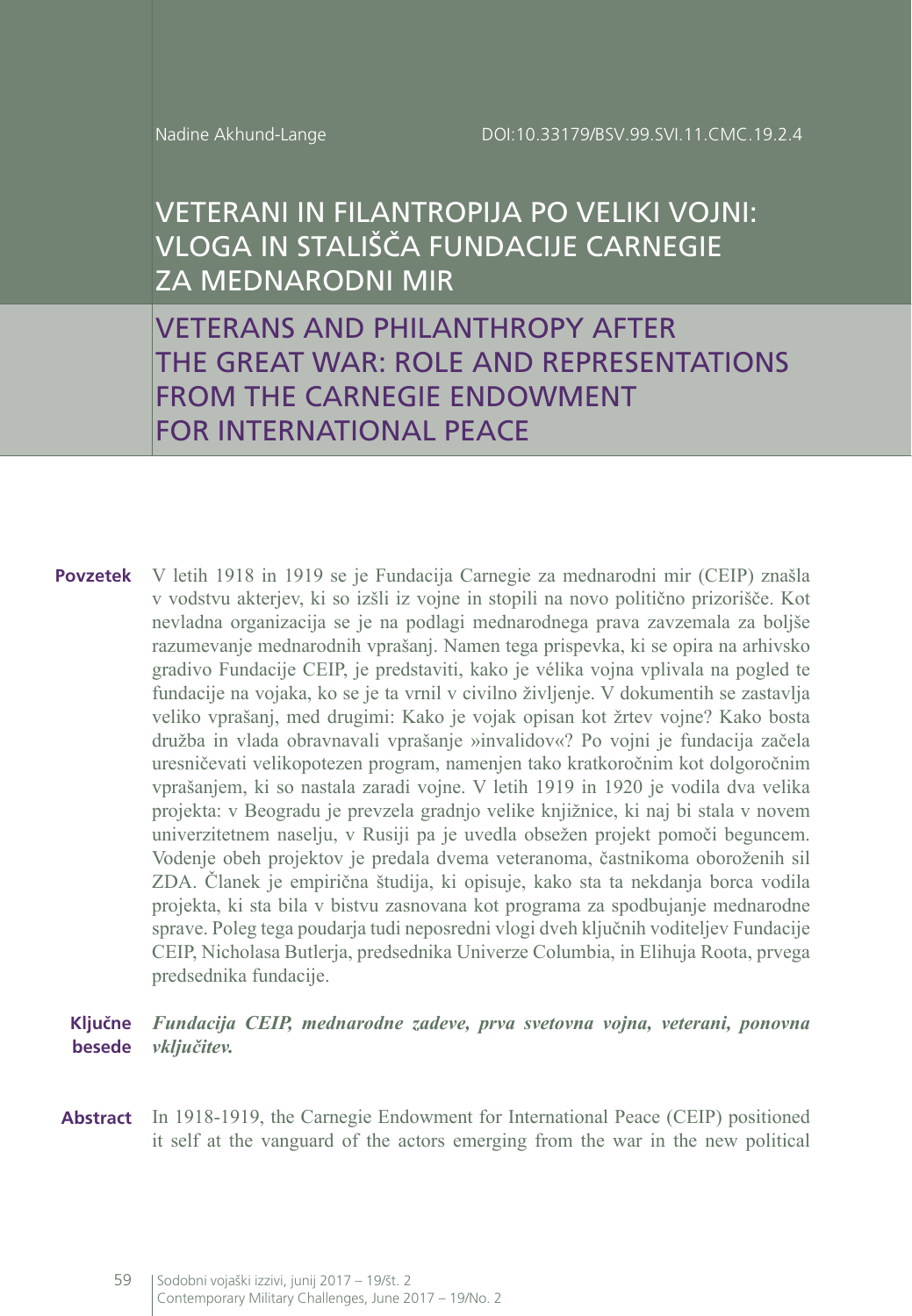landscape<sup>1</sup>. As a non-governmental organization the CEIP promoted a better understanding of international issues through international law. Drawing from the Carnegie archives, this paper seeks to present how the Great War shaped the CEIP's perception of the soldier once he was back in civilian life. The documents raise an array of questions: How was the soldier described as a victim of the war? How would society and the government deal with the issues of the "invalids"? Following the war, the Endowment launched an ambitious programme addressing both immediate and long-term issues born out of the war. In 1919-1920, the CEIP ran two major operations: in Belgrade, the CEIP undertook the building of a large library to be located in the new university campus, and in Russia, it set up a large relief operation to help refugees. In both cases, the CEIP handed the operations to two veteran US military officers. This paper, an empirical study, describes how these two ex-combatants ran what was primarily a programme promoting international conciliation. It also emphasizes the direct role of two key Carnegie leaders, Nicholas Butler, the president of Columbia University, and Elihu Root, the first CEIP president.

*Carnegie Endowment, international affairs, World War I, veterans, reintegration.* **Key words**

In 1918-1919, the Carnegie Endowment for International Peace (CEIP), a US-based philanthropic organization, was a newcomer on the international stage. Created a few years before the Great War on December 14, 1910, by Andrew Carnegie (1835-1919), the man known as the "King of Steel", the CEIP positioned itself at the vanguard of the actors emerging from the war in the new political international landscape (Carnegie Endowment for International Peace (CEIP), 1941). As a nongovernmental organization, the Endowment played a substantial role in re-defining international affairs, institutionalizing the concept of peace through law elaborated by the pre-war Peace Movement at the turn of the  $20<sup>th</sup>$  century.<sup>2</sup> Organized into the three divisions of International Affairs and Education, International Law, and Economics and History, the CEIP was structured as a transnational and transatlantic network, with offices located in New York and Paris. As one of the first "think-tanks" of modern times, the Endowment gathered together a group of cross-disciplinary international scholars and jurists; its members belonged to the academic elite and governmental circles on both sides of the Atlantic and thus formed a body of international experts. **Introduction**

> The main feature of the CEIP was to study the causes of war, and especially to determine its impact on civilians both during warfare and after the conflict (Carnegie

*<sup>1</sup> From its creation, the Carnegie Endowment for International Peace was also called the Endowment. Today, as in this paper, historians and researchers continue to use both terminologies to describe Andrew Carnegie's international organization.*

*<sup>2</sup> The Peace Movement became institutionalized after the two peace conferences of 1899 and 1907, gathering 26 and 44 states respectively at The Hague. In 1907, the conference was called at the suggestion of President Theodore Roosevelt (1858-1919) addressing further the issues of the rules of war. James Brown Scott (1866- 1943), the head of the CEIP International Law division, was part of the US delegation.*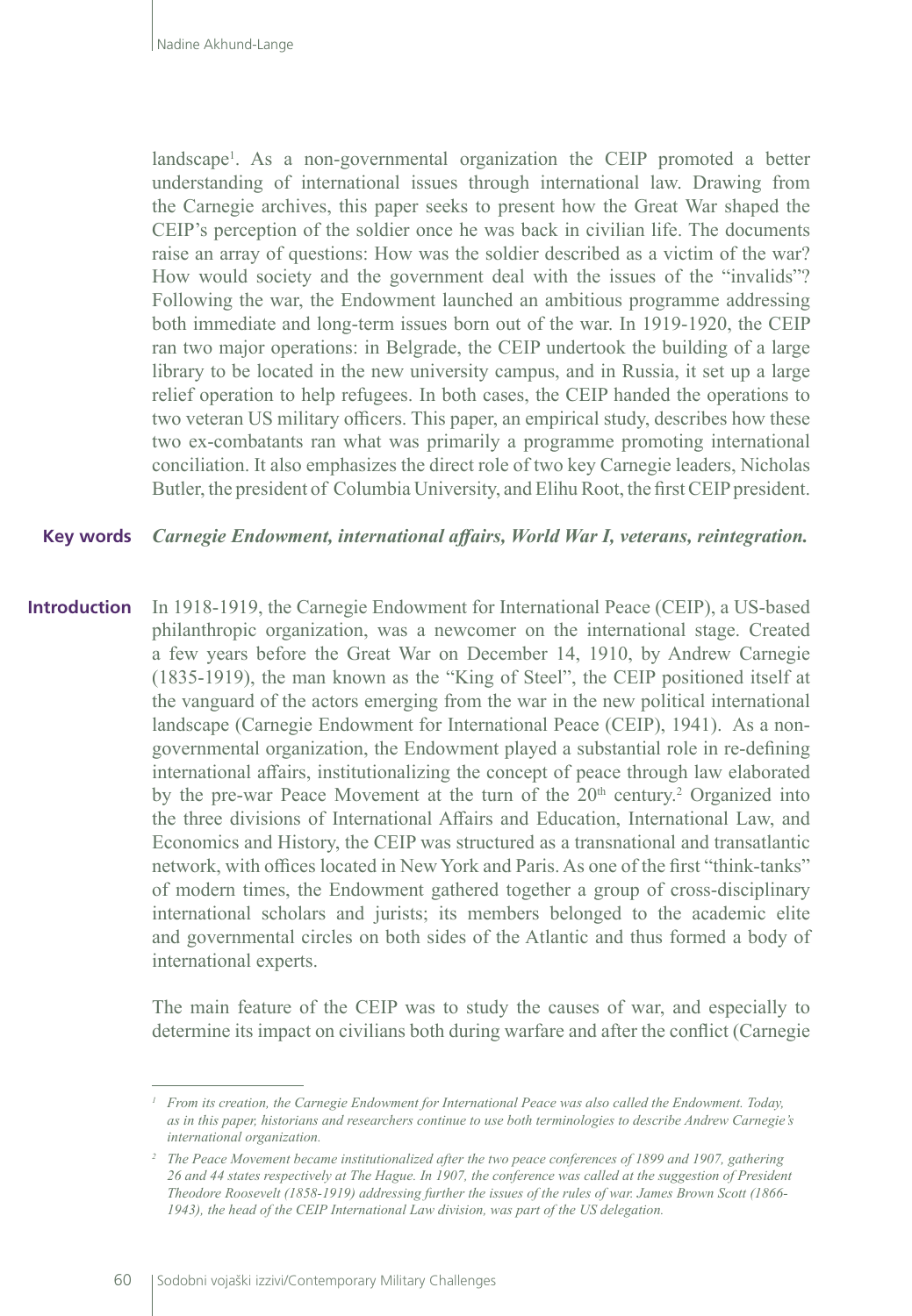Endowment for International Peace (CEIP), 1941, p. V). How can one define the parameters and position of the Carnegie leadership in relation to the unexpected link between an organization advocating peace and its leaders' preoccupation with the study of war? The CEIP approach was to combine scientific philanthropy with strategic giving in order to advance the cause of peace (Peter Weber, 2015).<sup>3</sup> Two of its most prominent leaders, Nicholas Murray Butler (1862-1947), the high-powered president of Columbia University up to 1945, and Elihu Root (1845-1937), Andrew Carnegie's lawyer, former US Secretary of War and Secretary of State, decided before 1914 that the aim was to reveal the direct and indirect consequences of warfare and thus to address its validity in international affairs (The Berne Conference of Economists and Publicists, 1911). Consequently, the military  $-$  the soldier  $-$  was central to the study, viewed as a corollary to the civilian in warfare and perceived as a key element by the CEIP leadership. In the aftermath of the Great War, the excombatant acquired a particular dimension. For the CEIP leadership, the veteran embodied the consequences of the war in terms of his status, reintegration into civilian society and the practical aspects of the post-war reconstruction process, viewed, in the eyes of the CEIP leadership, as part of international conciliation.

Building on a previous work presented at the CSWG held in Athens in 2015 and following a similar approach, this paper is an empirical study based on the Carnegie archives.4 The main purpose is to examine how the presence of ex-soldiers manifests itself within societies in the midst of the demobilization process. The paper presents how the veteran appears in the Carnegie Endowment archives from two angles: firstly, as a subject of thought and concern, and secondly in the way in which veterans participated in the reconstruction programme set up by the Endowment immediately after November 1918. On a broader scale, the Endowment leadership addressed the veteran as an individual, one of a kind, outside the army and the collective dimension that existed during the war. But, at the same time, the CEIP documents also sought to establish how the veteran was in need of a social structure in order to be able to define his status and defend his rights, considering his relationship to the state he belonged to.

# **1 THE VETERAN IN THE CEIP DOCUMENTS: PERCEPTION AND REPRESENTATION FROM THE CEIP LEADERSHIP**

#### **1.1 The "returned soldier"**

As a preliminary remark, it is important to note that there were no military at the head of the Carnegie Endowment neither among the leadership nor among the trustees. Throughout the post World War I period, only Elihu Root, as ex-Secretary of War

*<sup>3</sup> In this excellent article Peter Weber defines philanthropic internationalism and confronts the two giant figures of Andrew Carnegie and Edwin Ginn.*

*<sup>4</sup> CEIP Records, Rare Book and Manuscript Library (RBML), Columbia University, Series III, Topical volumes (1910-1940) and European Center, consisting of the letters exchanged between d'Estournelles de Constant and Nicholas Butler, as well as personal notes, press clips, official reports, recounts of meetings and visual material (photos and drawings).*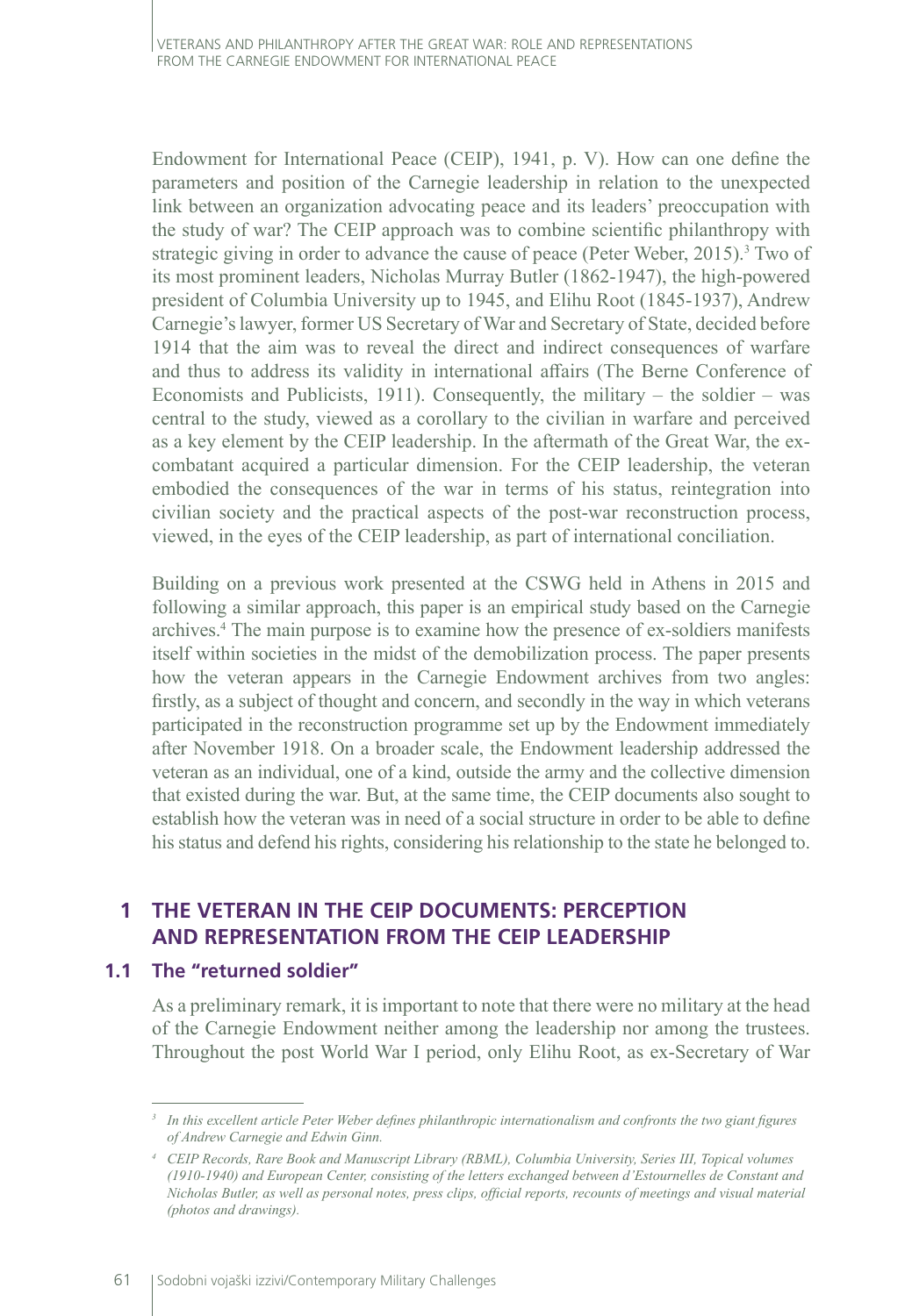(1899-1904), had a direct relationship with the military. However, since the CEIP's ultimate objective was to promote peaceful settlements of international disputes and to regulate war through international law, the soldier was a central figure, as a civilian who had been turned into a combatant/fighter and who, once the war was over, was returned to civilian life as an ex-combatant, one who has been enlisted in the army. The word "veteran" does not appear in the CEIP documents; instead, the term used for someone who had fought in a war is "the returned soldier".

The CEIP reports and exchanges between its leaders show how the soldier figured in the leadership's thoughts and concerns. In the post First World War context, the soldier back in civilian life is depicted from two specific angles: firstly, as a victim of the war and a mutilated person or maimed body. The head of the Carnegie office in Paris, d'Estournelles de Constant (1852-1924), in his correspondence addressed to Nicholas Butler in New York, described the physical trauma of the ex-combatants inpoignant words, using a strong vocabulary and listing the visible and multiple details, the missing arms or legs, the crutches, the disfigured faces damaged forever (CEIP Records, 1921). He also underlined what he called the "mute despair" of the disabled soldiers, and how they were perceived by society as an "obstacle" (obstruction), "dead weight" or "object of horror".<sup>5</sup> The documents raise an array of questions, such as: What could be the conditions for their return into civilian society? How would civilian society deal with the issues of the "invalids"? How would the government take care of them, especially with regard to practical aspects, such as pensions and costs? The wording, as well as the issues described in the CEIP reports, are a reflection of the discriminatory attitudes that had prevailed before the war, when society associated disabilities with moral failure. One should also notice that d'Estournelles de Constant also addressed how the veterans, with their physical appearance resulting from the war, were aiming to build for themselves a new social identity. Consequently, they created organizations to influence state policies in order not only to be recognized as a collective social entity, but also to obtain enhanced benefits (Gerber, 2003). In 1918, d'Estournelles de Constant discussed at length the Congress of the Mutilated and Wounded held in Lyon on February 24-26 (Guieu, 2015).<sup>6</sup> This major meeting later gave birth to the Federal Union of French Associations.<sup>7</sup> He likened the congress to the *French Etats Généraux* of 1789, which led to the French Revolution (Sarthe Departementales Archives 1918). Besides this probably overstated but powerful image, d'Estournelles de Constant was genuinely concerned with how to implement practical measures to help the victims of the war. Further, he elevated ex-combatants to the status of a new, united and coherent social group with special needs to be addressed by the government. He also compared their claims for pensions to the demands made by the Etats Généraux in 1789, calling them by the same name "notebooks claims" or "*cahiers de revendications".* Finally,

*<sup>5</sup> The terms used in French are: "poidsmorts", "objetsd'horreurs, "ilssontencombrants".*

*<sup>6</sup> In 1918, associations of mutilated and discharged soldiers started to gather to form one single organization. Following the Congress of Lyon, the Federal Union (UF) wasofficially created.*

*<sup>7</sup> Union fédérale des associations françaisesd'ancienscombattantsetvictimes de guerre.*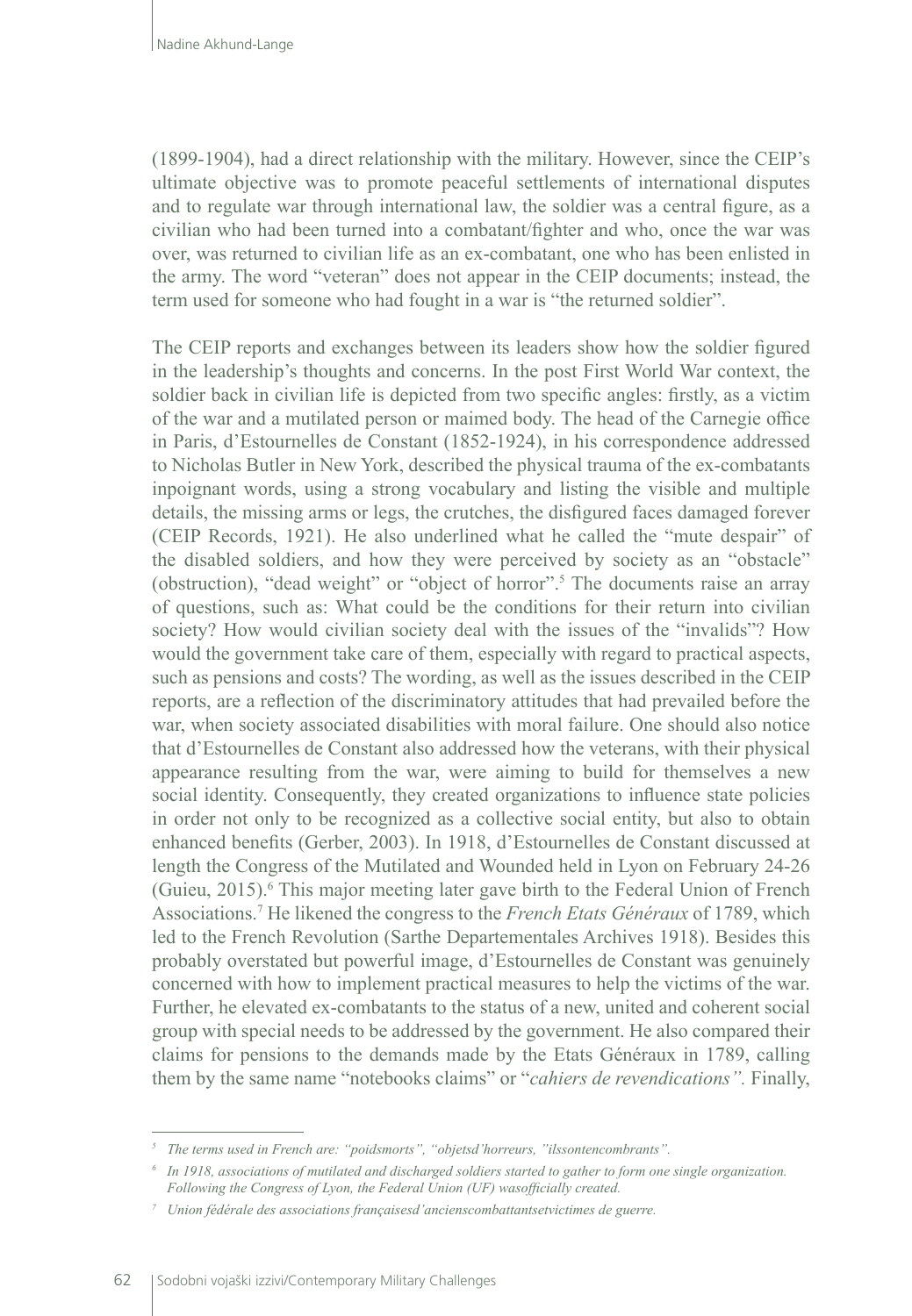in an unexpected way, he conceived a new division of French society into three "orders" (again using pre-1789 terminology) that would include the bourgeoisie, the people, and the victims of the Great War. He attributed to the latter a power that will allow them to rise against all "war partisans past, present and future". He saw this group as extending far beyond the French borders and rejoining other excombatants' associations to form "Les États Généraux du Monde", a transnational community. In that sense, one can see here an example of Patricia Clavin's theory on the formation of transnationalism, when she writes that "transnationalism is about exploring connections" between elite groups and wider ones, including soldiers (Clavin 2005, p. 427).

The future of the ex-combatants is also addressed in terms of education. As d'Estournelles de Constant rightly underlined, "our youth" had been left without education for the past five years or more according to the age of the soldier (Sarthe Départementales Archives, 1919). How could these young men join or re-enter the workplace without training, instruction or even a basic school education? For Andrew Carnegie, education of the public was one of his main concerns. Following the war, giving free access to knowledge to everyone would be one of the CEIP's objectives. As a scientific philanthropist, Carnegie established a unique and exceptional network of public libraries, a path continued by the Endowment leaders after 1919 (see after part II).

The second perspective in which the topic of the veteran is discussed in the CEIP archives is linked to the study of economic questions during and after the wartime period. Because of injuries and disabilities resulting from the war, the "returned soldier" was perceived as potentially being excluded from the workforce. Consequently, he was considered as a financial charge, a "burden" for the state, and included in the statistics dealing with the cost of the war. This approach goes back to 1911. On the initiative of Nicholas Butler, the CEIP launched a project to study the war using a scientific approach and focusing on the relationship between economics as part of the civilian domain and the war (CEIP Records, 1911). At a gathering in Berne, about 20 world economists specialists discussed the effects of the war and, opting for a quantitative approach, they included among the destruction of national productive forces both disability and the lost of human beings (CEIP Records, 1911).<sup>8</sup> The first application of this innovative thinking was incorporated in the Balkan Report of 1914, which examined the causes of the two Balkan Wars of 1912 and 1913.<sup>9</sup> Chapter 6 of the report emphasized how the mutilated – the "invalids" – could"no longer be counted on for the prosperity of the land". They were deprived and reduced greatly in strength. This concern for the "invalids"extended to the following unexpected comment: "This is an economic result of war to be noted: the creation of the artificial leg industry" (Report of the International Commission

*<sup>8</sup> The Conference was called by the Division of Political Economy and History.*

*<sup>9</sup> The Balkan Wars (October 1912-August 1913) set a precedent in the new century for massive atrocities on every single side. The military forces have been estimated atone million (700 000 against 300 000 Ottomans).*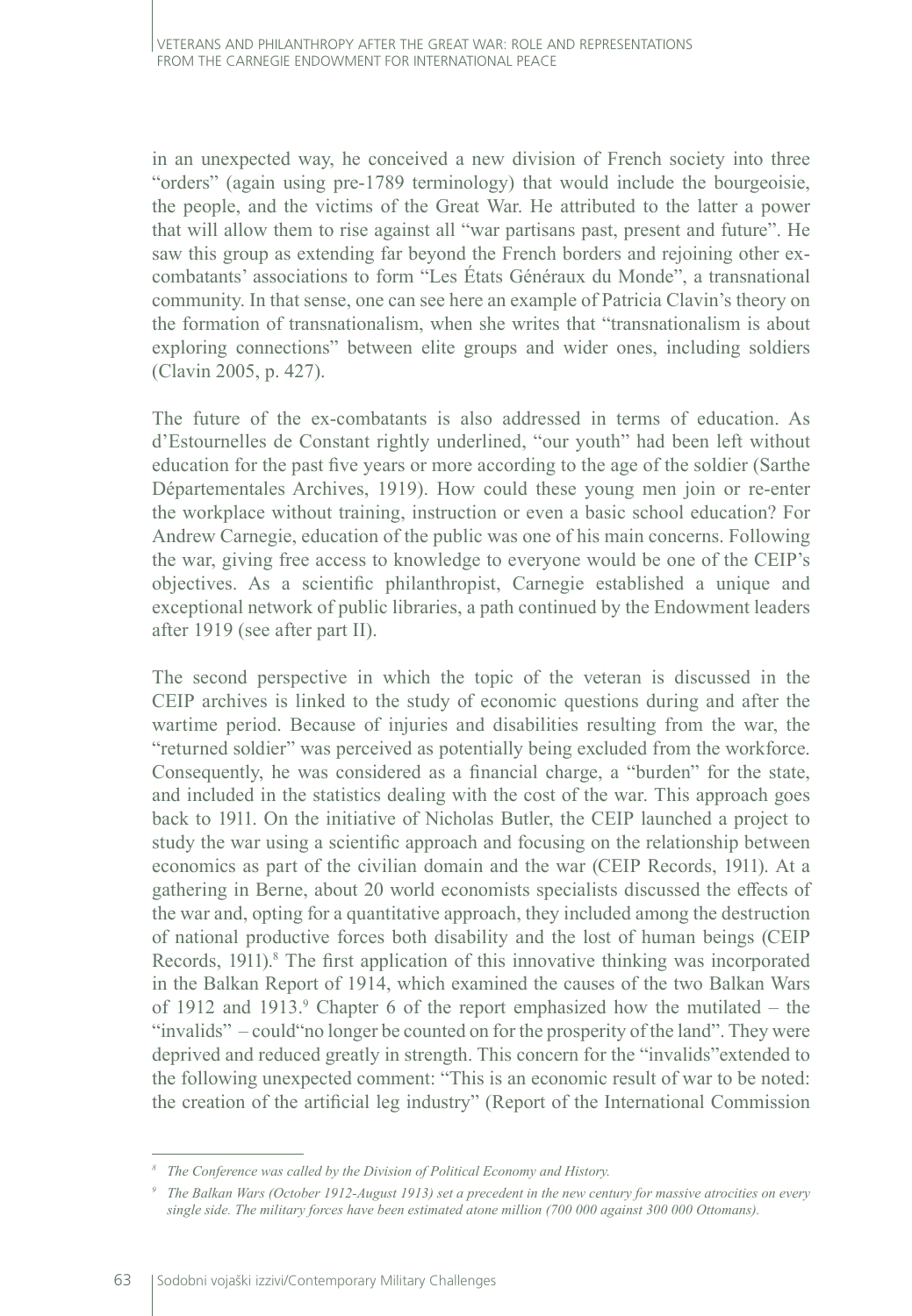to Inquire the Causes and Conducts of the Balkan Wars*,* 1914*,* p. 243). In a practical way, the author added that, "the period of regular financial settlement began" (Report of the International Commission to Inquire the Causes and Conducts of the Balkans Wars, 1914, pp. 235-236). In the Balkan Report's appendix, one can find, in the statistics on the costs of the wars in the case of Bulgaria and Greece, a detailed account of how pensions should be granted to invalided soldiers and officers (Report of the International Commission to Inquire the Causes and Conducts of the Balkans Wars, 1914, p. 381 and p. 389). On a more positive note, Chapter 7 opens with descriptions of the returned soldiers and their participation in the victory celebrations with joyful processions, "triumphal arches, banners, flowers and music" (Report of the International Commission to Inquire the Causes and Conducts of the Balkans Wars, 1914, p. 266).

At the end of the conflict, the study of the war project resumed under the direction of James Shotwell (1874-1964), appointed as head of the CEIP division of Economy and History. About 150 volumes were published between 1921 and 1937, and several of them are dedicated to the specific topic of the ex-combatants and their reintegration as civilians into society. One can note the following examples, from the British series: Dr. E. Cunygham Brown, "Health of the Returned Soldiers" (1924), Edward T. Delvine, "Disabled Soldiers' and Sailors' Pensions and Training" (1919), and from the French series, Rene Cassin and de Ville-Chabrolle: "The Wounded Soldiers" (1924).

One could summarize the CEIP perception of the "returned soldier" as follows: based on the terrifying observation that the veteran was perceived primarily and foremost as "a mutilated body", he was therefore incapable of rejoining the workforce and couldno longer pursue a normal existence. Consequently, he became a financial charge for the state, which, however, was from then on responsible for his well-being and his new socioeconomic position in society.

# **2 THE VETERANS IN THE CEIP RECONSTRUCTION PROGRAMME POST WORLD WAR ONE**

The second part of this paper describes how the Endowment as a private organization, decided to call for military officers to run what was primarily a programme promoting international conciliation through reconstruction. In 1919-1920, the Carnegie leaders set up an ambitious programme addressing immediate and long-term issues born out of the conflict. The CEIP launched two major operations, one dealing with the refugee crisis in Russia in the midst of the Civil War, and the other addressing education of the public and free access to knowledge in the post war context. Why did the CEIP choose veterans to run these two post war operations? What was the process? How did these officers/ex-combatants work with civilians to face situations born of a war they had been involved in?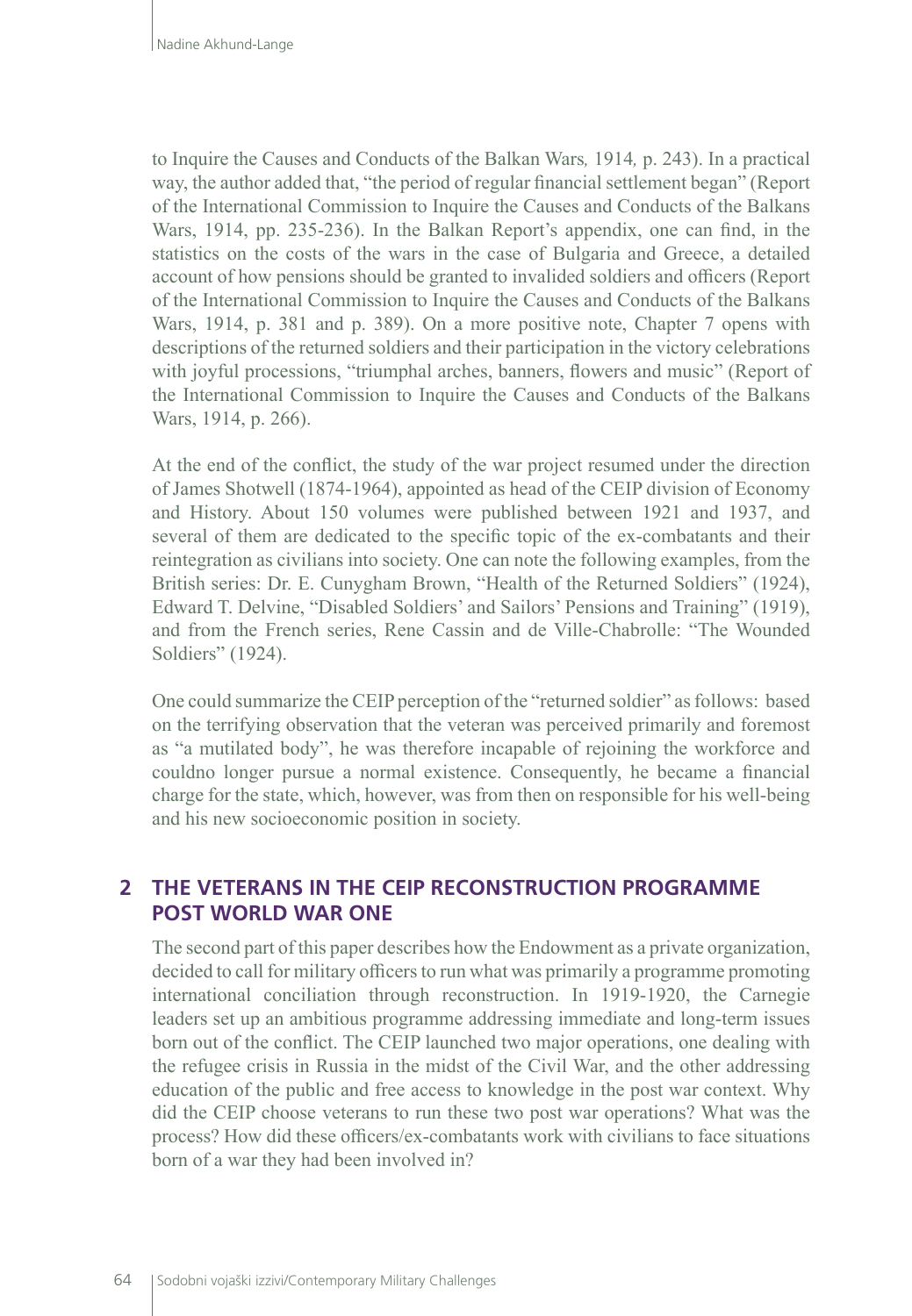### **2.1 The Belgrade CEIP operation**

In 1919, a reconstruction programme in urban areas was launched: the building of large libraries in Belgium, France and Yugoslavia (N. Akhund, 2011). The project, conceived as a triple European operation, was achieved in 1928 (CEIP Records, 1918).<sup>10</sup> In Belgrade, the building of a new university library began in 1920. It was a full Carnegie operation, involving a committee of seven members chaired by a former lieutenant in the US Navy, Leo Capser (1893-1975), who was hired as the CEIP representative. The construction process did not encounter any major obstacles; the Endowment was determined to achieve the building and the Serbian/ Yugoslav authorities needed to rebuild the capital and to organize a complete new state altogether. In that sense, the University Library bore a symbolic meaning. The complexity of the task came from the articulation of the relationship between a private group that had taken the initiative to launch the project and two governments. Lieutenant Capser played a crucial role as coordinator. On June 23, 1921, a lavish ceremony for the laying of the cornerstone took place, and the University Rector, Slobodan Jovanović (1869-1958), praised the Carnegie Endowment as "one of the greatest and most humanitarian powers of our age…we are fortunate that our university is in this way connected to such a highly cultural country".<sup>11</sup> He praised Capser personally for his work and his open sympathy for Serbia. Leo Capser answered in both English and Serbian, a gesture that the Serbian officials appreciated. He received the "Grand Cross of Saint Sava" from Prince Alexander. The building was officially completed in May 1926.

Who was Lieutenant Capser? What was his role in the running of the operation? Leo Capser was recommended by Cordenio Severance (1862-1925), one of the CEIP trustees, whom he had met in 1917 when Severance was travelling to Serbia as chairman of the US Red Cross Commission. Twenty-eight years old, Capser had studied engineering and business administration at the University of Minnesota.<sup>12</sup> In 1916, he was posted to Salonika as assistant manager to the local office of the Standard Oil Company of New York. Later, he joined the American Navy as a lieutenant and was stationed in France. Towards the end of the war, he was assigned to the American Relief Administration (Hoover Foundation) in Southern Serbia, and by 1919 he was back in the United States. Severance underlined Capser's knowledge of Serbia as "by reason of his residence in Salonika at the time the Serbian government was located there, and through his subsequent service in relief administration, Mr. Capser has a very wide and intimate acquaintance with Serbian officials" (CEIP Records, 1920). Severance praised how Capser was willing to take full responsibility for carrying the work and how he seemed to be a very determined, engaging young

*<sup>10</sup> Ladeuze, Rector of Leuven University, expressed his gratitude to the US national committee headed by Butler. The project of a library was justified because of the association of Mr. Carnegie, of his own personal work and of his benefactions with libraries..*

<sup>&</sup>lt;sup>11</sup> Speeches were made by the Mayor of Belgrade, the Rector, the Ministers of Education and the Interior, the *AmericanCharge d'Affaires, Capser himself, and the last one by a Serbian student.*

*<sup>12</sup> Capser was born in 1893.His grandfather had emigrated from Germany (Bavaria) in 1846 to the United States.*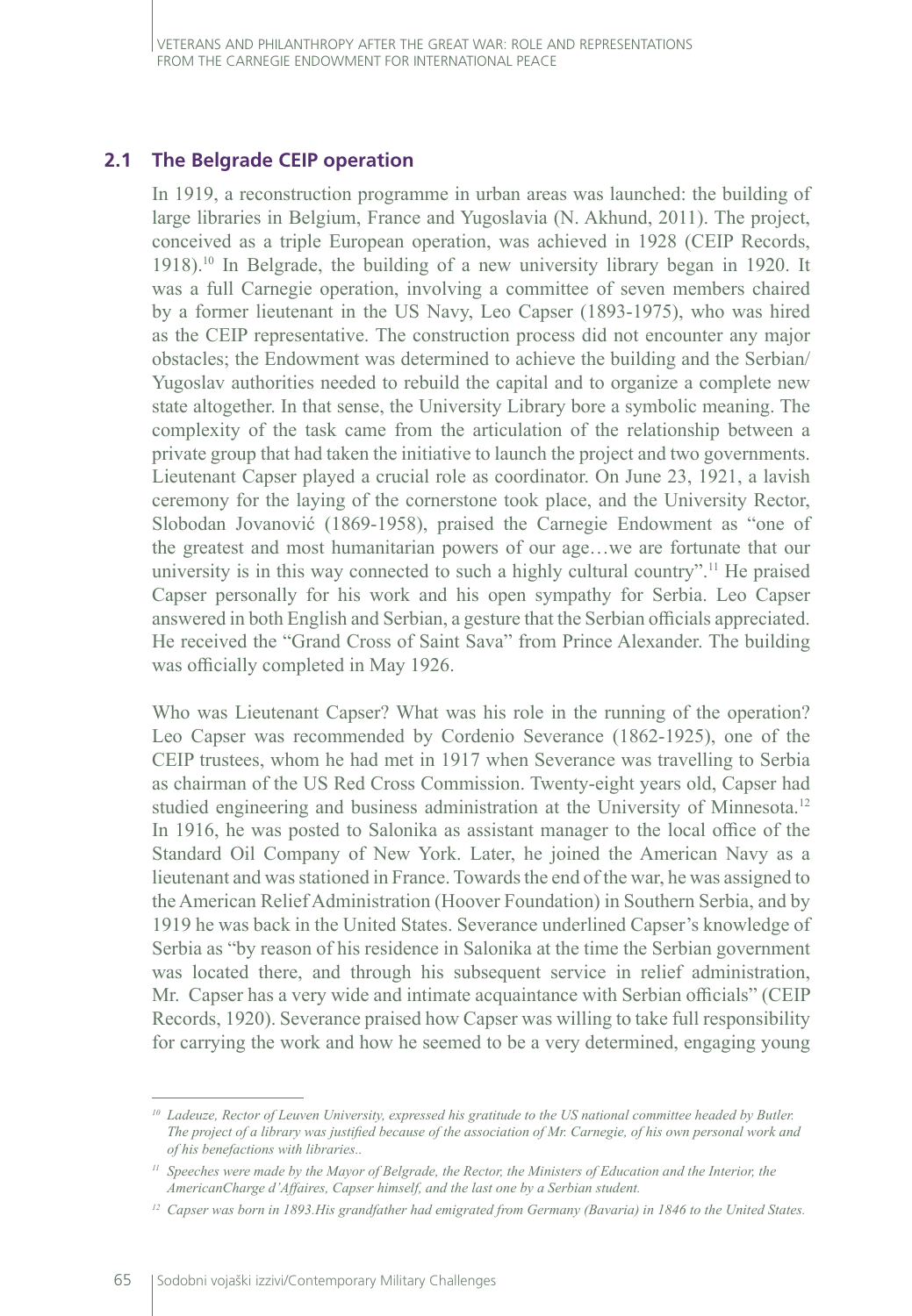man (CEIP Records, 1920).<sup>13</sup> On December 11, 1920, Lieutenant Capser signed a contract to represent the Endowmentin Belgrade for six months*.* In a personal letter, Butler spelled out his role and the task: Capser would be in charge of overseeing the entire building process and be responsible for all disbursements. He also had to have the entire project approved and signed by the Serbian authorities. On February 3, 1921, Leo Casper left New York for Belgrade.

The first meeting of the Committee took place on February 28, 1921, at the Ministry of Public Instruction. In attendance were the Minister of Education, Svetozar Prbićević (1875-1936), Slobodan Jovanović (1869-1958), Rector of the University in Belgrade andalso a public figure as Professor of Law and History, the architects, Nikola Nestorovic (1868-1957), Professor at Belgrade University, Professor Dragutin Georgević (1866-1933), Andra Stevanović (1859-1929) and the US ambassador, Percival Dodge. Leo Capser occupied the central position in this web of diverse people. One can only imagine the complexity of the task for someone coming from such a different environment as the United States (Minnesota). He maintained a thorough correspondence with the CEIP, showing a sense of duty, a professional consciousness and an awareness of what was at stake with this ambitious project. An overall friendly climate was established between the committee members, and Casper was at ease with everyone. All decisions were to be taken unanimously. Furthermore, payments and disbursements would bear the two signatures of Capser and Jovanovi*ć*, showing the project as a full cooperation between the CEIP and Belgrade University. In the same spirit, Capser took the minutes of the meetings in English and Jovanović would translate them into Serbian.

Casper's reports are a valuable testimony. In his letters addressed to the CEIP leaders, Capser expressed personal opinions. He insisted on the remarkable cooperation from the officials and the architects, and repeatedly used the word "friendship". He spoke Serbian well enough to have a direct relationship with the people he was working with: "I am still glad to state that the officials with whom I have been working have given the most satisfactory cooperation and appear exceptionally competent, and have shown an initiative that makes me optimistic" (CEIP Records, 1921).The library can be seen as a symbol of Andrew Carnegie's life and achievement, even though he himself never saw the building or even the project, as he died on August 11, 1919. The entire project came to fruition because of the determination of Nicolas Butler and Cordonio Severance, and on the ground, thanks to Leo Capser. As a soldier, Capser asked an interesting question: Was it possible to attribute a political meaning to the library project? This point is an arguable, even a debatable question. However, I include it as Capser himself raised the issue linking the building of the library to the creation of the new Kingdom (CEIP Records, 1921). Capser made a strong political statement about the new constitution, "which at once gave confidence to the people and a noticeable change in the attitude of the officials and in the economic

*<sup>13</sup> Severance wrote: From the standpoint of view of education, experience and acquaintance, he is in my opinion an especially valuable man for this task.This is the original sentence from the archives. It can be corrected or modified. Thank you.*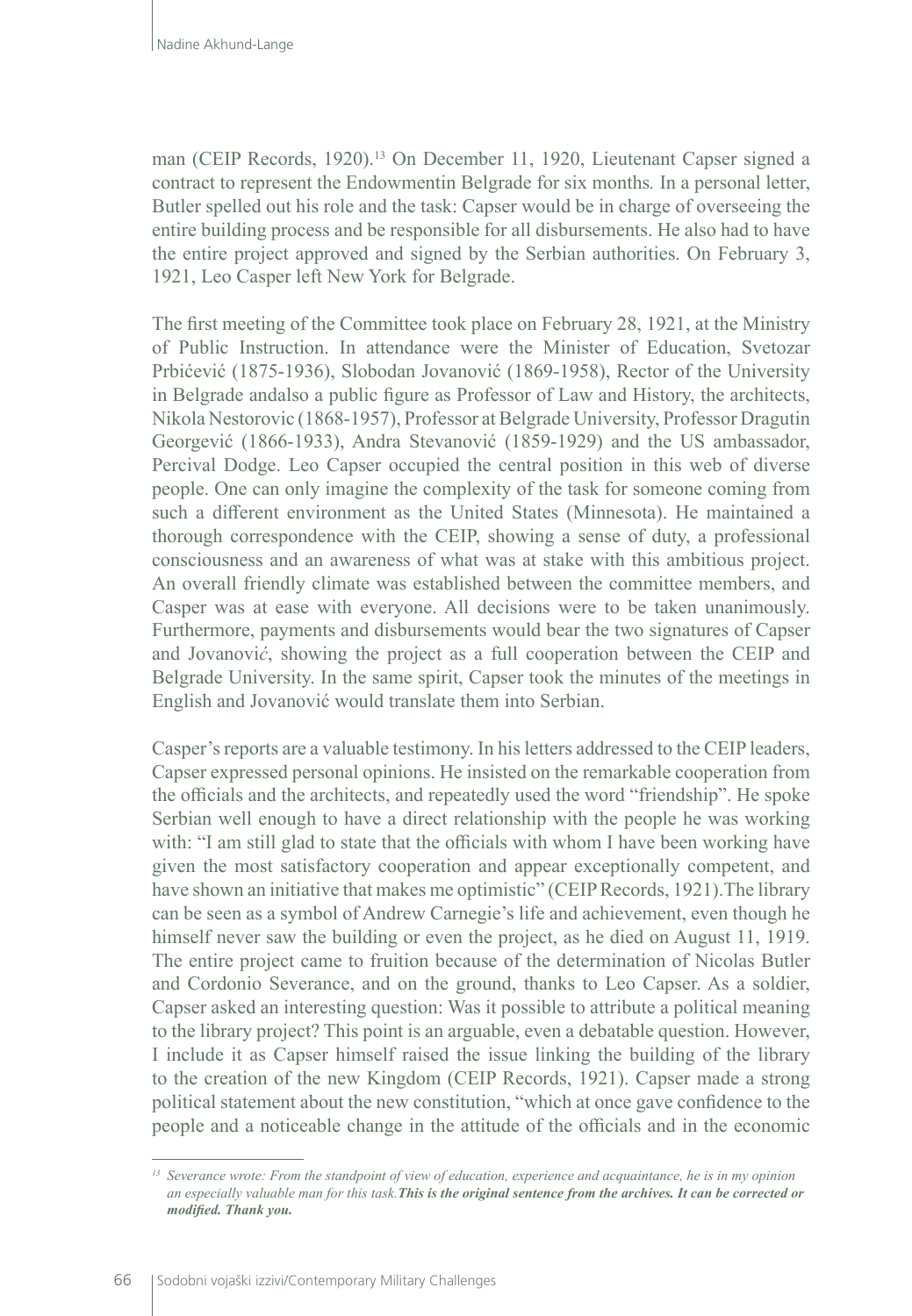perspective". Furthermore, he saw this constitution as a unifying element for the new state. He perceived the new set of institutions, including the future University and its library, as a vital binding force. In an intriguing way, he began the last section of his report by describing the work's progress, and then, without transition, he jumped to the topics of the constitution and the parliament. It almost seemed that the construction work of the library and one of the state institutions were completely merging. He ended his writing by advising the CEIP to pursue its aid in economic developments. Finally, he added a list of suggestions on how to help Yugoslavia, ranging from a call for funds to subsidising books written by members of the faculty or of the parliament. He also wished to attract the attention of US medical institutions, which could help the Medical Faculty in Belgrade. On several occasions, he presented the library not only as a gift from the Carnegie Endowment, but as a way to bring the USA and the Kingdom closer together. While at apress congress in Sarajevo, he insisted that the building would cement "the bonds of friendship between our countries" (CEIP Records, 1921).

The very active, personal and direct role of Leo Capser is to be acknowledged. From his reports and personal notes, it appears that his initiatives and his great understanding of the complex political situation were a decisive and essential contribution to the project. Leo Capser may be an unknown figure in history, but his role was influential and even essential.

## **2.2 The CEIP operation in Russia**

The second operation run by the CEIP under the supervision of an ex-combatant took place in Russia, at the same time as the building of the Belgrade library was beginning. It was a relief operation and it bears what we call today a humanitarian feature. During the spring of 1920, the CEIP turned its attention to the dramatic distressed situation of White Russian refugees. Russia had initially been included in the plan, adopted by the CEIP Executive Committee in 1917, to assist European reconstruction along with France, Belgium and Serbia. However, by 1919 the Bolshevik Revolution had led the CEIP to limit aid to the refugees gathered in the various border areas of the former Russian Empire (J. Prudhommeaux, 1921, p. 46). If the February Russian Revolution had been welcomed and perceived as a peaceful end to the Tsarist regime, viewed as autocratic and despotic, the CEIP leaders became concerned by the Bolshevik government, the spread of violence and by the extreme brutality of the civil war. In this case, the CEIP did not appoint a local committee, as in Belgrade. The relief operation was organized by the American Central Committee (ACC) for Russian Relief, newly created in December 1919. However, Elihu Root, who was then the president of the Carnegie Endowment, had a strong interest in Russia, and was one of the four AAC vice-presidents.

As so often when it came to Eastern Europe, it was Nicholas Butler himself who took the initiative after discussing the matter with Root. By early April 1920, Root had drawn Butler's attention to the following three points: first, the people who were fleeing Russia were precisely those the country was depending on to build the future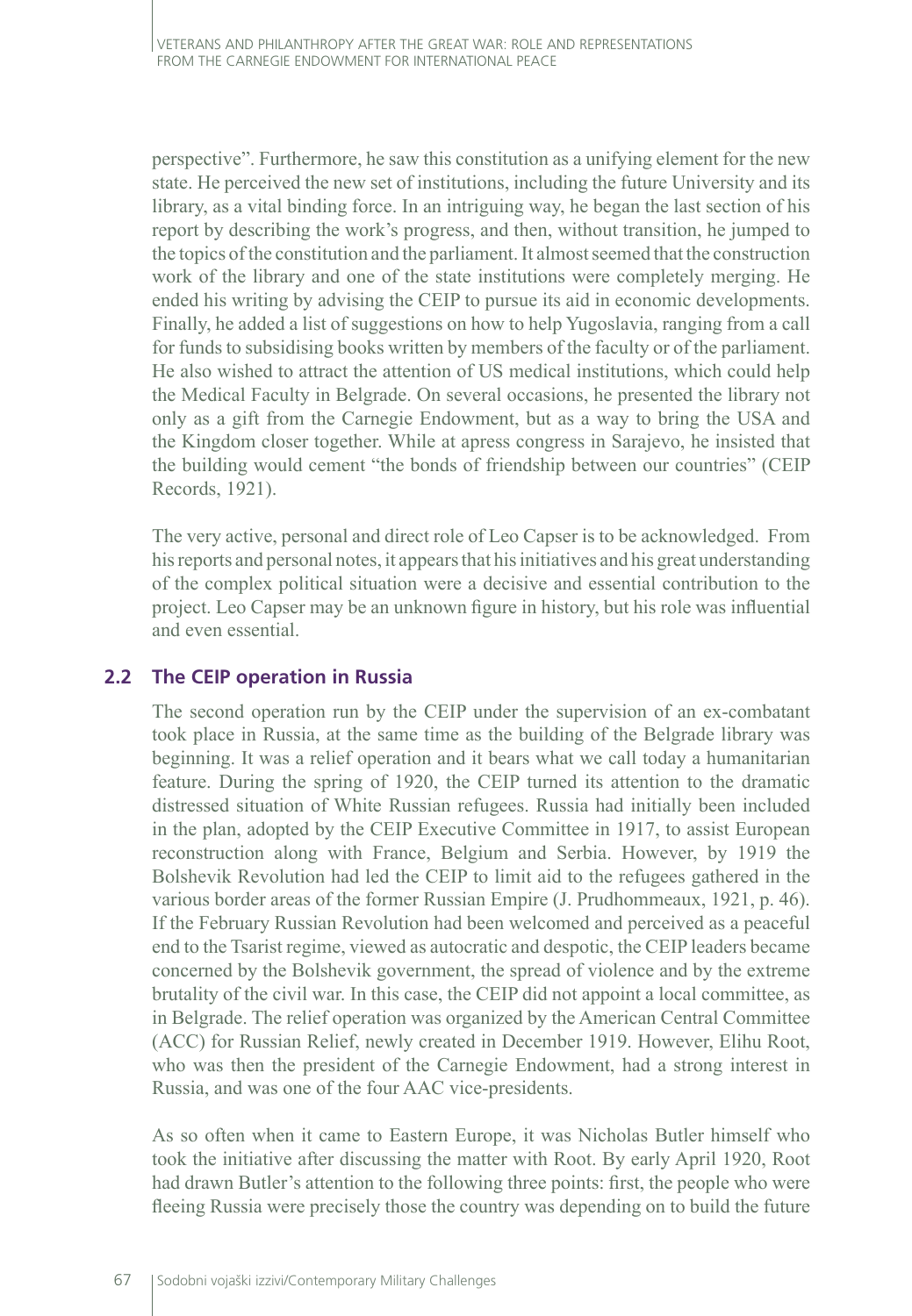Russian Republic, i.e. professional and trained teachers, doctors, businessmen and other educated people. Second, they were badly in need of necessary relief and aid: "They must be fed and clothed and have medicine and medical care, or they will die" (CEIP Records, 1920). Third, he suggested organizing help through the American Central Committee for Russian Relief, as this committee was equipped and had the facilities for the application of such relief aid. Butler fully approved his friend's proposal, as the situation in Russia "would make it perfectly justifiable to offer relief in the way you outline" (CEIP Records, 1920). In May, the board of trustees decided to use parts of the funds appropriated for reconstruction and relief in the regions devastated by the war to help the Russian refugees. James Scott Brown (1866-1943), head of the International Law division at the CEIP, was in touch with Montgomery Schuyler (1877-1955), a former US Army Captain who had served on the General Staff in Siberia in 1918-1919 and was the secretary of the AAC for Russian Relief. The two men met through Elihu Root. The allocated funds, a total sum of \$50,000, were then sent within a few weeks (CEIP Records, 1920).<sup>14</sup> Starting in the autumnwinter of 1920, the relief operation covered a very large geographical area that extended from Scandinavia, Finland, and the Baltic States to Istanbul, including Poland, Germany, France, Southern Russia (Crimea, Tifflis) and Greece, Bulgaria, and Serbia, as well as on to Jerusalem and at its farthest point, Japan (CEIP Records, 1920). Captain Montgomery Schuyler was responsible for the exact allocation and distribution of funds in each country. When he asked what kind of publicity the Endowment was wishing for, the Executive Committee instructed him to mention that the funds had been taken from a Carnegie grant and should be advertised as such (CEIP Records, 1920). In the same documents, relief aid for civilians in Armenia and Syria was planned, but there is no evidence in the archives that this operation actually took place. Discussions were held in May-June 1919 with representatives of the American Committee for Armenia and Syrian relief, of which Elihu Root was also one of the directors.

Captain Montgomery Schuyler presents a very different profile from that of Lieutenant Capser in Serbia. Born in 1877, he graduated from Columbia University and started a career in diplomacy. In 1902, he was sent to Saint Petersburg as second secretary at the US Embassy, and again in 1907. When the war started, he returned to Russia as special agent to the State Department to assist the US Ambassador. Then, in 1916, he was once again in Russia as Special Correspondent for *The New York Times,* and he wrote about 20 articles that year, at least four of which were about refugees, displaced people and food supply issues in Russian cities. In 1919, he was Chief of Staff of the American Expeditionary Forces (AEF) in Siberia.15 His interests, gift for observation and detailed knowledge of Russian affairs and politics, in addition to his contact with Elihu Root, made him the perfect candidate to supervise the relief operation. According to the archives, it does not seem that Schuyler was hired specifically

*<sup>14</sup> Overall, the files about Schluyer contain scarce information; there are no personal notes or letters.*

*<sup>15</sup> The American Expeditionary Force Siberia was a United States Army force sent during the Russian Civil War (1918-1920). However, due to Russia's harsh weather conditions, the forces did not fightany battles. The AEF consisted of 7,950 officers and enlisted men.*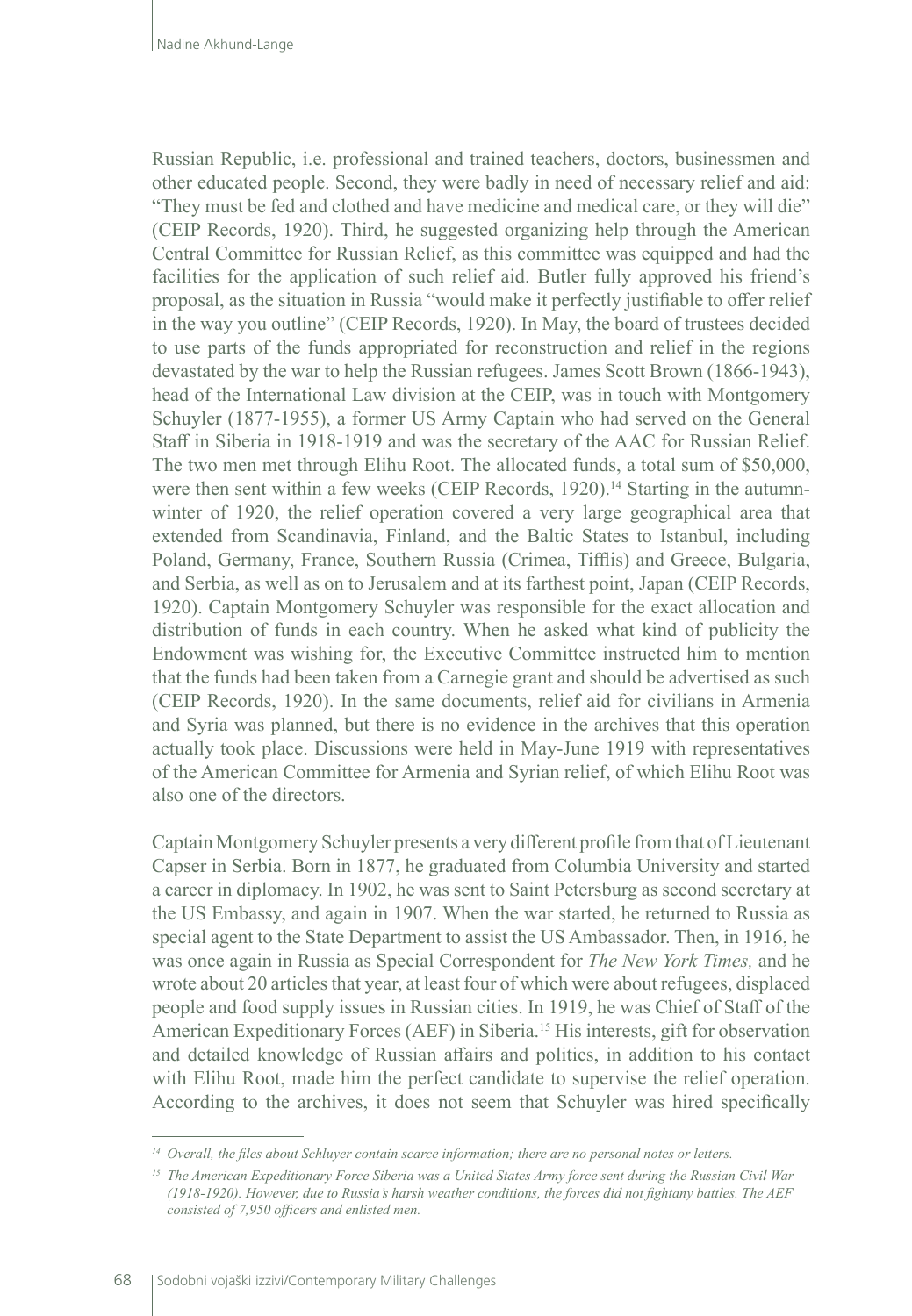by the CEIP to run the operation, nor did he sign a contract, but as AAC secretary he was fully in charge of it. He sent several statements to the Endowment leaders explaining how the funds had been divided between the various states located along Russia's borders (CEIP Records, 1920). Schuyler also mentioned that donations and distributions of warm clothing and food were made where relief seemed most necessary, according to the ACC's own reports.

In the post World War I context, the veterans represented here by Lieutenant Casper and Captain Schluyer created an unexpected link between the military and a wellknown philanthropic organization, the Carnegie Endowment for International Peace. In both cases, the CEIP handed the running of the operations to two veterans –two US military officers who monitored the entire logistics of the operation. These two operations also emphasize the direct and personal role of two key CEIP leaders, Nicholas Butler, the president of Columbia University, and Elihu Root, the first CEIP president.

As a non-governmental organization, the Carnegie Endowment for International Peace stands at the crossroads between the state authorities and private groups represented by leaders in the financial and industrials sectors. Therefore, following the war, the CEIP was in a unique position to better grasp the extremely complex transition phase in which the "returned soldier" found himself, being demobilized but not yet returned to civilian life. Even if the Carnegie leaders were not directly in charge of veterans, it demonstrated how a private group participated in the process of reinsertion and rehabilitation by taking the initiative to designate ex-combatants to complete projects linked to the aftermath of the war. Hiring military people can be seen as part of the process to return an ex-combatant back to civilian life. From "war maker to peace maker", the soldier who fought on the front line was then put in charge of building an organized peace. Therefore the veteran stood at the intersection of military and civilian life (J. Eicheberg, 2013). **Conclusion**

#### **Bibliography**

- *1. Akhund, N., 2011."The work of the Carnegie Endowment in the Balkans after World War I: The University Library of Belgrade 1919-1926", Infotheca, 2/vol. XII, pp. 3-21.*
- *2. "The Berne Conference of Economists and Publicists" 1911.American Society of International Law, vol. 5/4, pp. 1037-1044.*
- *3. Carnegie Endowment for International Peace Records, Rare Book and Manuscript Library, Columbia University, New York Series IIIB, Topical volumes (1910-1940), European Center, Series IIIC.*
- *4. Carnegie Endowment for International Peace, (1941).Summary of Organization and Work 1911-1941. Washington.*
- *5. CEIP Records, vol. 142/box 480, d'Estournelles de Constant to Butler, January 31, 1921.*
- *6. CEIP Records, vol. 148/box 483, Butler to Clark, May 9, 1911.*
- *7. CEIP Records, vol.148/box 483, August 11, 1911.*
- *8. CEIP Records vol. 52, Ladeuze to the National Committee, December 26, 1918.*
- *9. CEIP Records, vol. 63, Politika (English translation), June 23, 1921.*